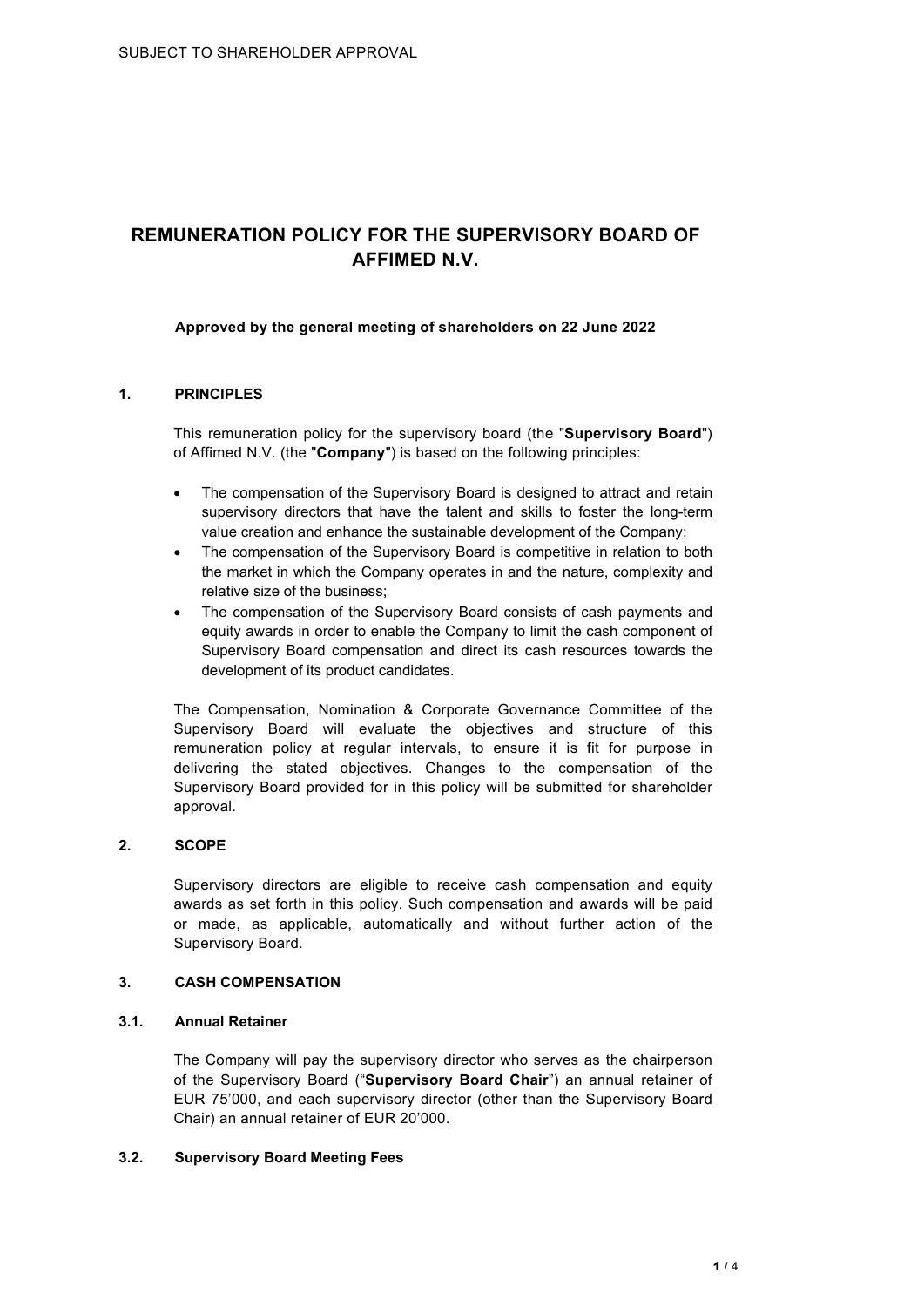The Company will pay each member of the Supervisory Board EUR 3'000 for in-person Supervisory Board meetings<sup>[1](#page-1-0)</sup>, and EUR 1'500 for each virtual/telephonic Supervisory Board meeting, provided that the duration of such virtual/telephonic Supervisory Board meeting exceeds 30 minutes.

#### **3.3. Supervisory Board Committee Retainers and Meeting Fees**

The Supervisory Board has established the following standing committees: an Audit Committee, a Compensation, Nomination & Corporate Governance Committee, a Research & Development Committee and a Strategic Committee. The Supervisory Board may establish other standing committees. The committee chairpersons and committee members will receive additional compensation as described below:

#### *3.3.1. Committee Retainers*

The Company will pay a supervisory director serving as committee chair an annual retainer of EUR 15'000.

#### *3.3.2. Committee Meeting Fee*

Each member of a standing Board committee (including the committee chair) will receive EUR 1'500 for each in-person committee meeting<sup>[2](#page-1-1)</sup>, and EUR 750 for each virtual/telephonic committee meeting, provided that the duration of such virtual/telephonic committee meeting exceeds 30 minutes.

## **3.4. Payment of Cash Compensation**

The Company will pay the annual retainers in quarterly installments within thirty (30) days after the end of each calendar quarter, and the fees for meetings attended by supervisory directors during a calendar quarter within thirty (30) days after the end of that calendar quarter.

#### **3.5. Expense Reimbursements**

The Company will reimburse supervisory directors for reasonable expenses incurred to attend meetings of the Supervisory Board and its committees. Such expenses will be reimbursed within thirty (30) days after receipt by the Company of an invoice together with originals or copies of receipts showing the payment of such expenses.

## **4. EQUITY COMPENSATION**

<span id="page-1-0"></span><sup>1</sup> A meeting initially called as an in-person meeting, but which has been changed into a virtual/telephonic meeting due to legal or other requirements shall for the purpose of this provision continue to qualify as an 'in-person Supervisory Board meeting'.

<span id="page-1-1"></span><sup>2</sup> A meeting initially called as an in-person meeting, but which has been changed into a virtual/telephonic meeting due to legal or other requirements shall for the purpose of this provision continue to qualify as an 'in-person committee meeting'.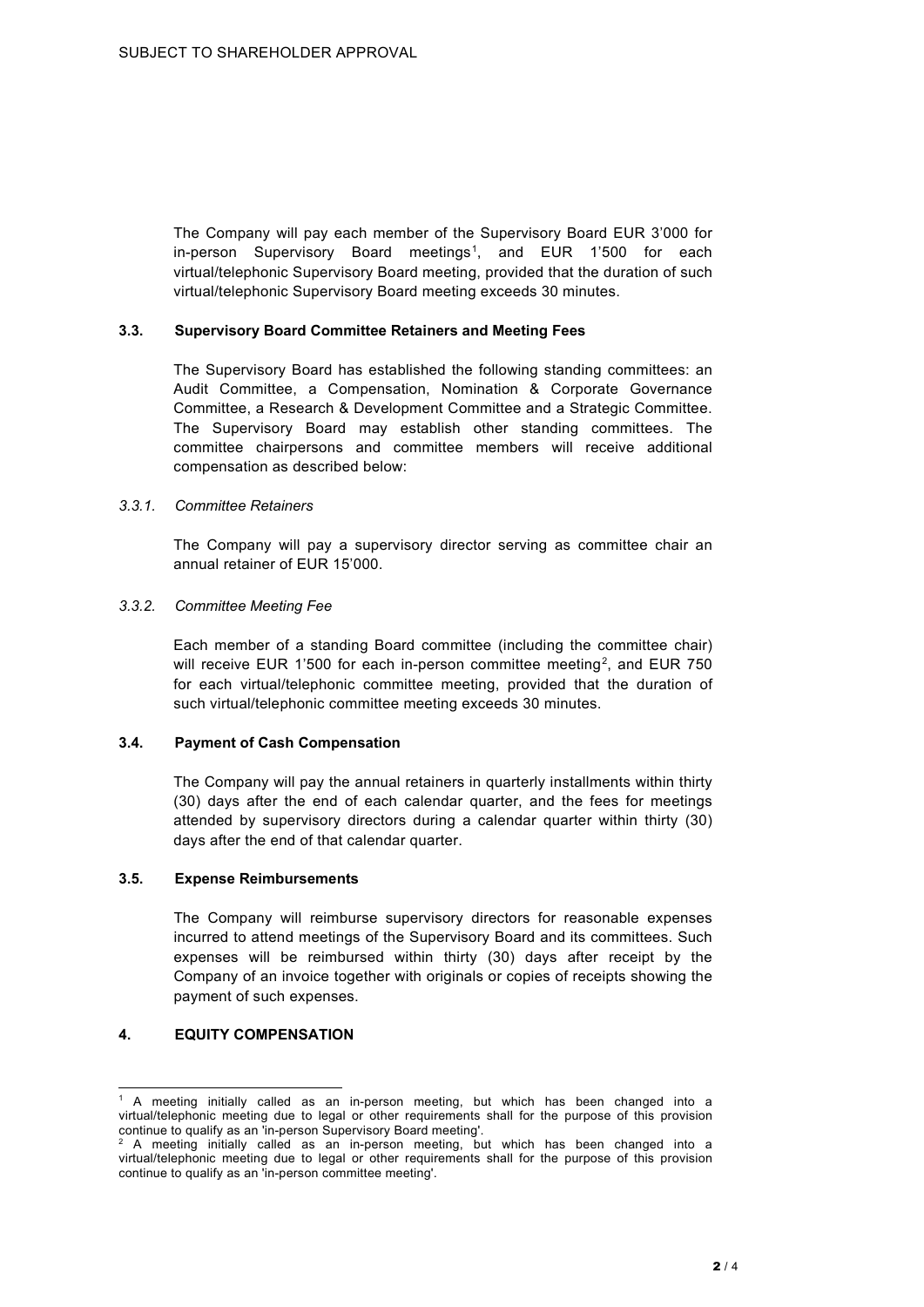## **4.1. Initial Awards**

The Company will grant each newly elected member of the Supervisory Board an initial award of stock options to purchase 60,000 common shares of the Company (the "**Initial Board Member Award**"). The Initial Board Member Award will be made on the date of the general meeting of the Company in which the member was initially elected to the Supervisory Board. If such dates falls within a so-called 'closed period' according to Affimed's Insider Trading Policy, the granting date shall be amended for such occasion to be the 15th day after the closed period has ended.

Initial Awards vest over a period of three years, with 1/3 of the stock options vesting on the first anniversary of the grant date, and the remainder vesting in equal installments at the end of each three-month period following the first anniversary of the date of grant.

## **4.2. Annual Awards**

Annually, the Company will grant the Supervisory Board Chair options to purchase 45,000 common shares of the Company, and each other supervisory director stock options to purchase 30,000 common shares of the Company (each such award referred to as an "**Annual Award**").

The grant date for the Annual Awards shall be determined by the Supervisory Board and must (i) be in the first quarter of the financial year and (ii) compliant with the Company´s Insider Trading Policy.

Annual Awards will be made to Supervisory Board members under the condition that they will remain in office after the annual general meeting of that year. If, in any given year, a Supervisory Board member will no longer be in office after the annual general meeting, he or she will not receive an Annual Award for that year.

Annual Awards vest in four quarterly instalments and are fully vested on the first anniversary of the date of grant.

## **4.3. Automatic Grants**

Initial Awards and Annual Awards are granted automatically on the grant date or dates set forth in Section 4.1 and as determined by the Supervisory Board pursuant to clause 4.2 above, based on the approval by the shareholders of this remuneration policy and without any further decisions or approvals by the Supervisory Board or the Company.

## **4.4. Terms of Stock Option Awards**

The stock options described in this policy shall be granted under and shall be subject to the terms and provisions of the Company's then current stock option plan, as amended from time to time. If the terms of the stock option awards set